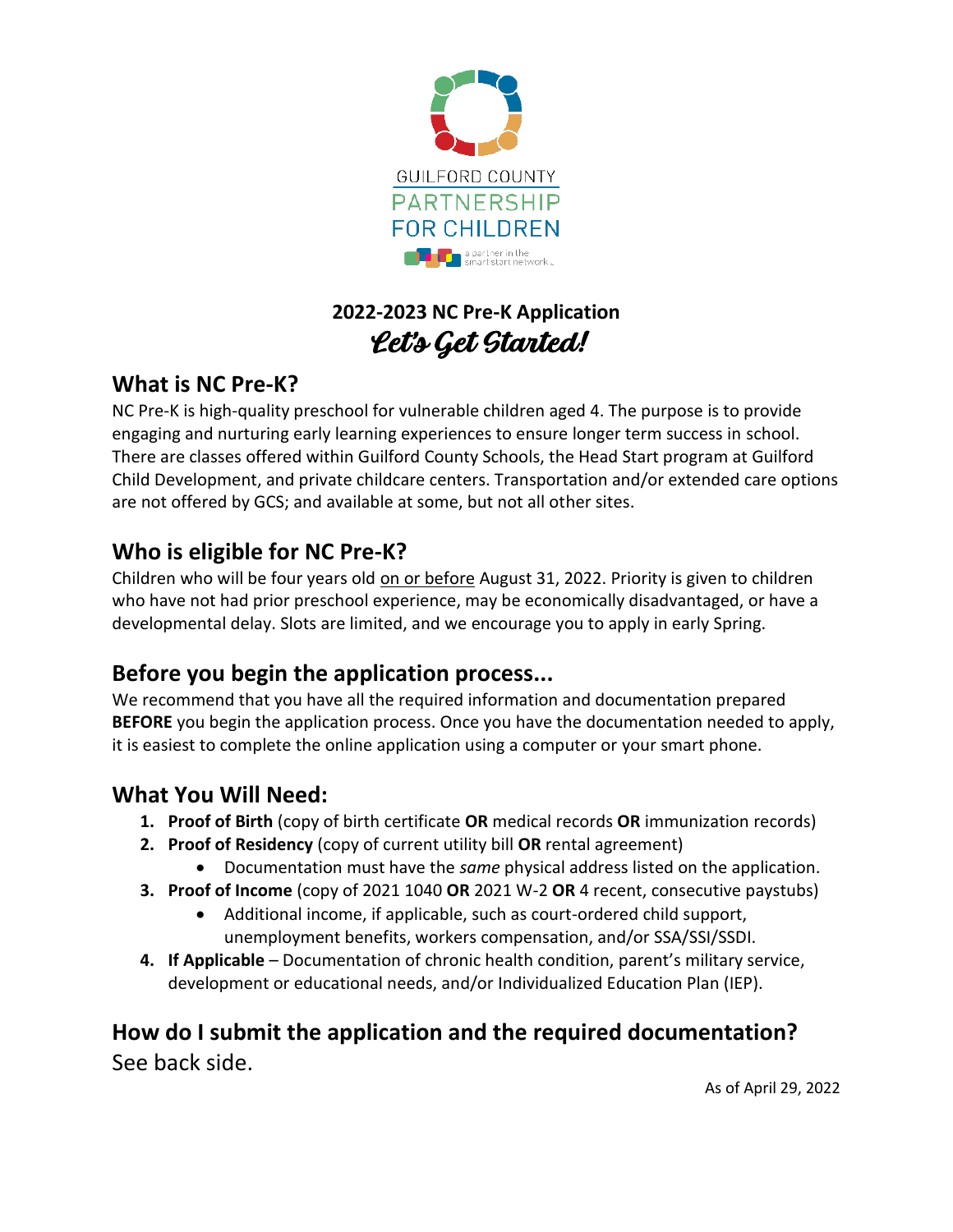# **How do I submit the application and the required documentation?**

- Submit online at [www.GuilfordChildren.org](http://www.guilfordchildren.org/) **OR**
- Email us at [NCPreK@GuilfordChildren.org](mailto:NCPreK@GuilfordChildren.org) **OR**
- Drop off or mail the application and supporting documentation at the Guilford County Partnership for Children located at 500 W. Friendly Avenue, Suite 100, Greensboro, NC 27401. (COPIES ONLY) **OR**
- Fax to (336) 279-7404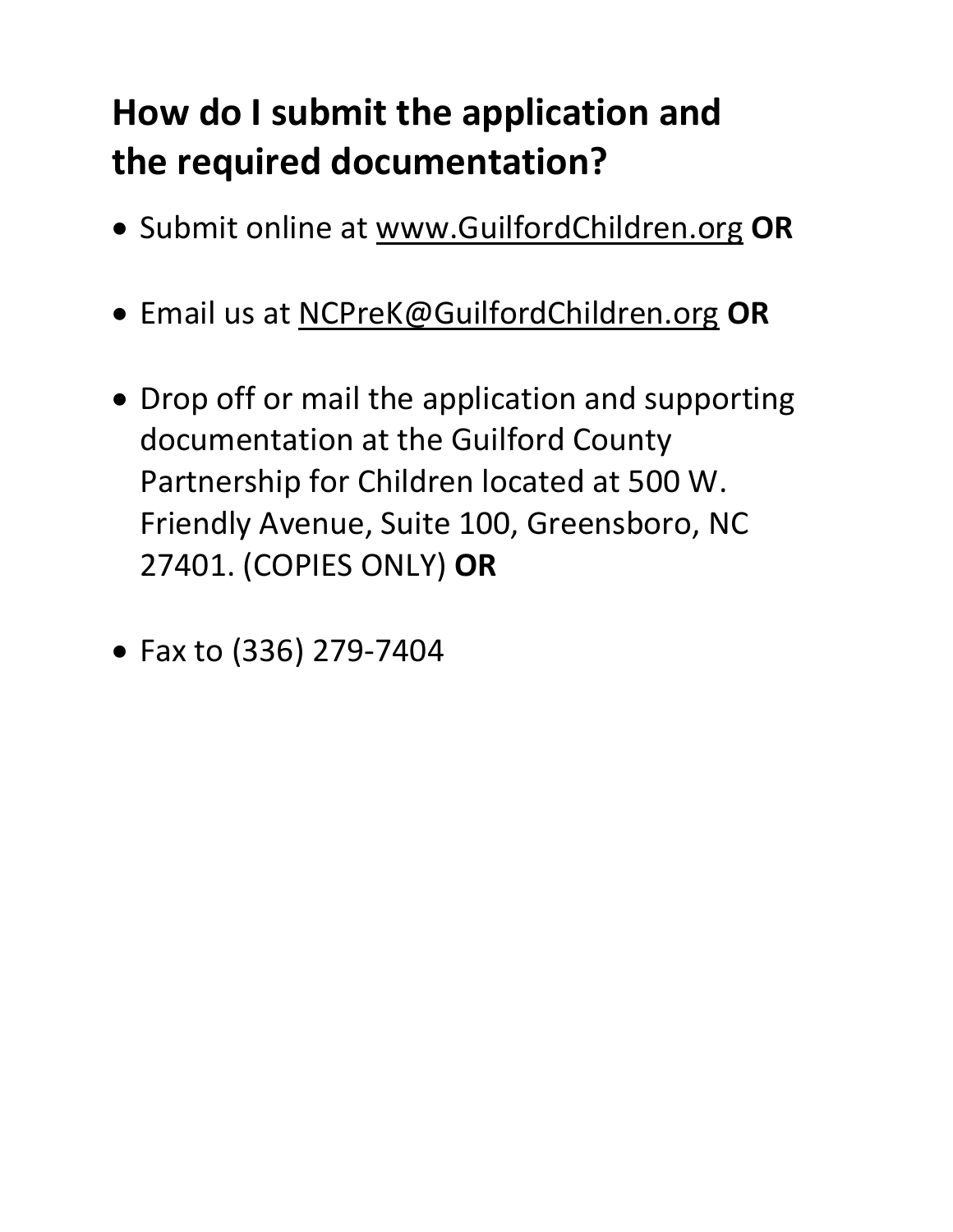# **More about the documentation that you will need to apply…**

- 2. Proof of Residency 7. SSA/SSI/SSDI
- 
- 
- 
- 6. Worker's Compensation
- 
- 3. Proof of Income 8. Chronic Health Condition
- 4. Child Support 9. Parental Military Service
- 5. Unemployment Benefits 10. Developmental or Educational Need
- 1. **Proof of Birth** Submit a copy of one of the following documents:
	- Register of Deeds office (birth certificate)
	- Birth certificate given to mother at hospital
	- Immunization record from pediatrician's office
	- Checkup document given to parent at a well-child visit
	- Insurance cards such as Medicaid
- 2. **Proof of Residency** Submit a copy of one of the following documents:
	- Parent's driver's license obtain from driver's license office
	- Any letter received in the mail with the current physical address
	- Any bill you receive in the mail or online with the current physical address
	- Copy of your lease with the address listed obtain from your rental agent
	- **Note:** The *physical* address that is listed on the application must match the *physical*  address on your documentation.
- 3. **Proof of Income** Submit a copy of one of the following documents:
	- 2021 federal income taxes from tax agency or online tax company
	- One month of paystubs from employer (must show gross income)
	- Written letter from company with pay rate, number of hours worked per week, and the pay frequency (weekly, bi-weekly, monthly, etc.)
	- Offer letter for employment from employer with pay rate, number of hours worked per week, and the pay frequency (weekly, bi-weekly, monthly, etc.)
	- 2021 W-2 from employer
	- If you are self-employed, you may submit a tax return, quarterly tax filing, bank statement showing business income for three months

## 4. **Child Support**

- We only count court-ordered child support.
- If you do not have a court order, we do not need this income.
- Copy of court order, which may be requested from the clerk of court in the county which ordered the child support.
- Print-out or screenshot from the website showing amounts received
- Here is the link[: https://ncchildsupport.com/ecoa/parentsIndex.jsp](https://ncchildsupport.com/ecoa/parentsIndex.jsp)

## 5. **Unemployment Benefits**

• Letter with amount to be received and the maximum amount a person can receive. This is mailed to each person receiving unemployment benefits.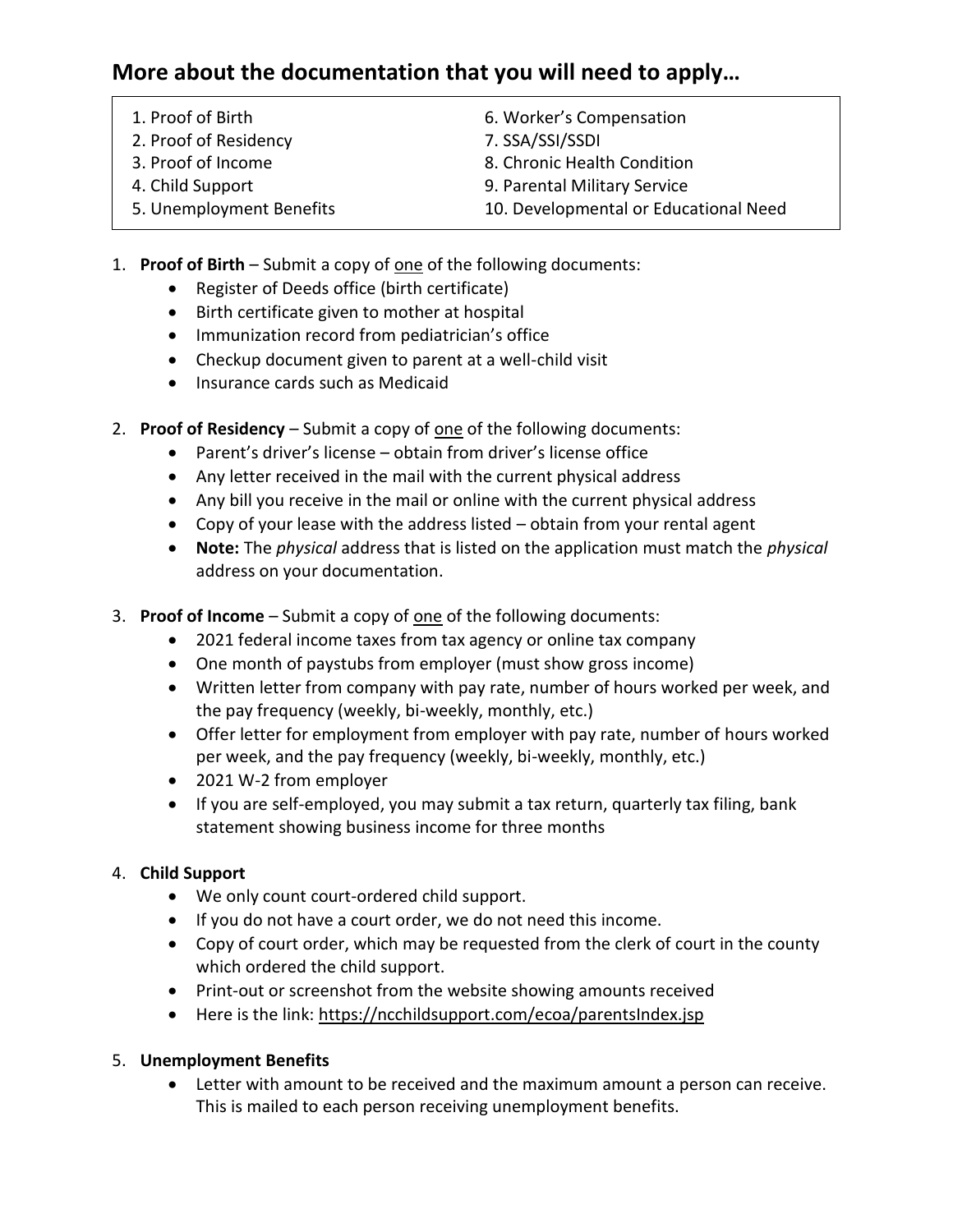## 6. **Worker's Compensation**

• Letter from employer with amount of worker's compensation and the period in which worker's compensation will be received.

## 7. **SSA/SSI/SSDI**

- Letter from the Social Security Administration stating the type of social security payment and the amount to be received
- 8. **Chronic Health Condition**  Provide a copy of paperwork that fits your situation.
	- Document from doctor's office stating the condition is chronic.
	- This can be on the well-child visit paperwork.
	- Asthma document from doctor's office stating chronic asthma.
	- Some children have asthma, but not all asthma is chronic. It must have "chronic" stated on the document from the doctor's office.
	- Any medical document or evaluation from a therapist or doctor stating the medical condition. (**Note:** Sickle Cell Anemia is a chronic health condition.)
- 9. **Parental Military Service** Submit a copy of one of the following documents:
	- Letter from branch of service stating active duty.
	- Paystub for an active-duty member who is the mother or father.
	- Letter from branch of service stating the parent was killed in the line of duty

## 10. **Development or Educational Need** – Submit a copy of one of the following documents:

- Child's Individual Education Plan (IEP) from the local school system
- Child's goals, such as speech, etc. from the therapist delivering the service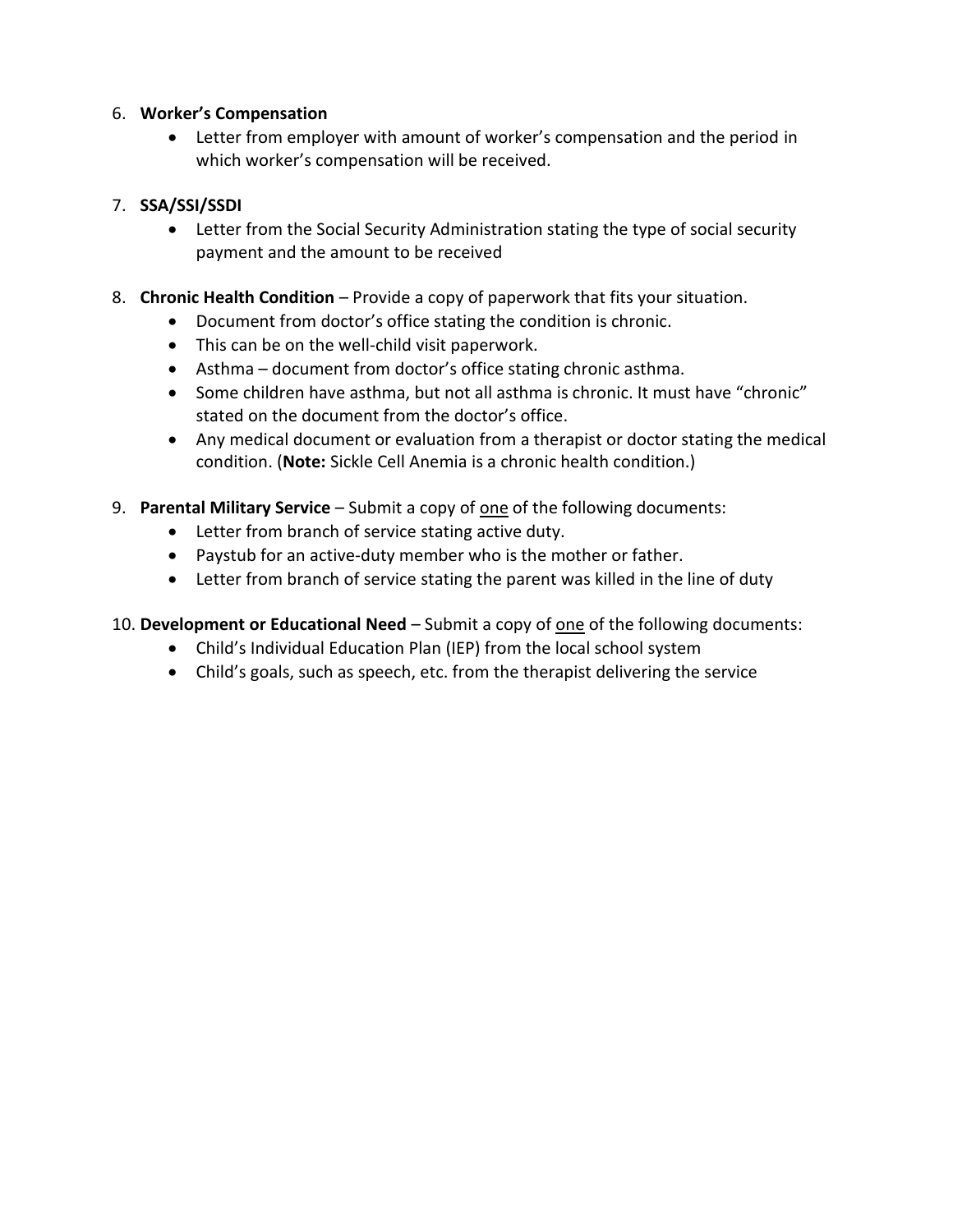# **Frequently Asked Questions**

- 1. Application Season 5. Age Guidelines
- 
- 
- 
- 2. Guardianship 6. Residency Guidelines
- 3. Family Size 7. Limited English Proficiency
- 4. Income Guidelines **8. What Happens Next?**

## 1. **Application Season**

- a. When can we start applying for next year?
	- i. You can start applying for the next academic year in January.
- b. Is it too late to submit an application for this year?
	- i. It is not too late to submit an application. We accept applications all year. We place children in sites that have openings until April.
- c. Do I submit original documents or copies?
	- i. Submit copies of any supporting documents.
	- ii. Do **not** submit original documents with the application.
- 2. **Guardianship** Who Submits the Application?
	- a. 50/50 Custody
		- i. Whichever parent is submitting the application must submit the documents. No additional documents are required for custody.
	- b. Legal Guardian
		- i. If you are a legal guardian, you may submit the required documents for the application as well as the court orders that show legal guardianship.

#### c. Guardian

i. If a guardian is taking care of the child but does not have legal guardianship, they can submit the documents, but they must complete a "kinship form."

## d. Foster Care

- i. If the child is in foster care, the person completing the application will need to submit a copy of the letter provided by the Division of Health and Human Services that states the child is in their care.
- ii. They will not have to provide any income documentation, and they should only list the number of biological siblings in the household.

#### 3. **Family Size**

- a. Why do you need sibling ages?
	- i. The number of siblings determines "family size" and is related to eligibility.